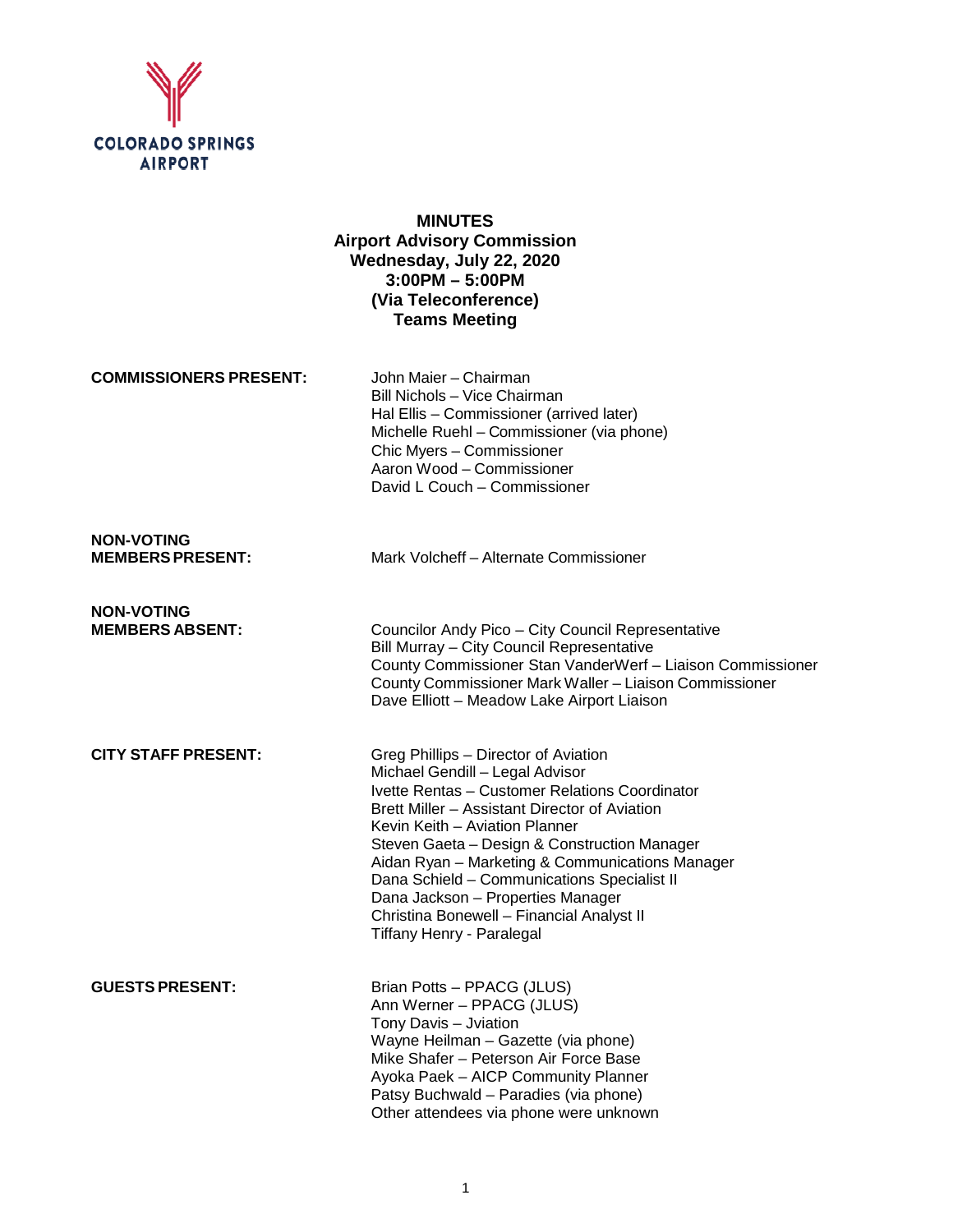## **I. MEETING CALLED TO ORDER at 3:00PM JUNE 22, 2020 by CHAIRMAN MAIER**

### **II. APPROVAL OF THE JUNE 16, 2020 SPECIAL MEETING MINUTES**

Vice Chairman Nichols made a motion to recommend approval of the June 16, 2020 special meeting minutes. Commissioner Couch seconded.

Discussion: None

VOTE: **APPROVED** (**Unanimous, Roll Call Passed 5 Yes**).

### **APPROVAL OF THE JUNE 24, 2020 MEETING MINUTES**

Vice Chairman Nichols made a motion to recommend approval of the June 24, 2020 meeting minutes. Commissioner Couch seconded.

Discussion: None

#### VOTE: **APPROVED** (**Unanimous, Roll Call Passed 5 Yes**).

### **III. COMMUNICATIONS**

- Chairman Maier proposed one (1) change to the agenda;
	- o Discussion Items (item V, section D) ReToolCOS/ALUCS. Chairman Maier is waiting to receive Chapters 1 – 4 to forward to the Commission for review. Therefore, discussion of ReToolCOS and ALUCS will be held at a future meeting. Chairman Maier is proposing a Special Meeting to hold discussions. Additional information forthcoming.

### **IV. PUBLIC COMMENT**

• None

### **V. NEW BUSINESS AND REPORT ITEMS**

#### **A. Land Use Review –** Kevin Keith

Kevin Keith presented six (6) Land Use Items.

Kevin Keith shared the airport decided to remove Land Use Item #7 from the agenda pending further conversation with the developer.

Commissioner Wood made a motion to recommend approval of Land Use Items #1, #2, #3, #4, #5, and #6 as presented to the Commission at the July 22, 2020 meeting. Commissioner Ruehl seconded.

Discussion: None

### VOTE: **APPROVED (Unanimous, Roll Call Passed 5 Yes).**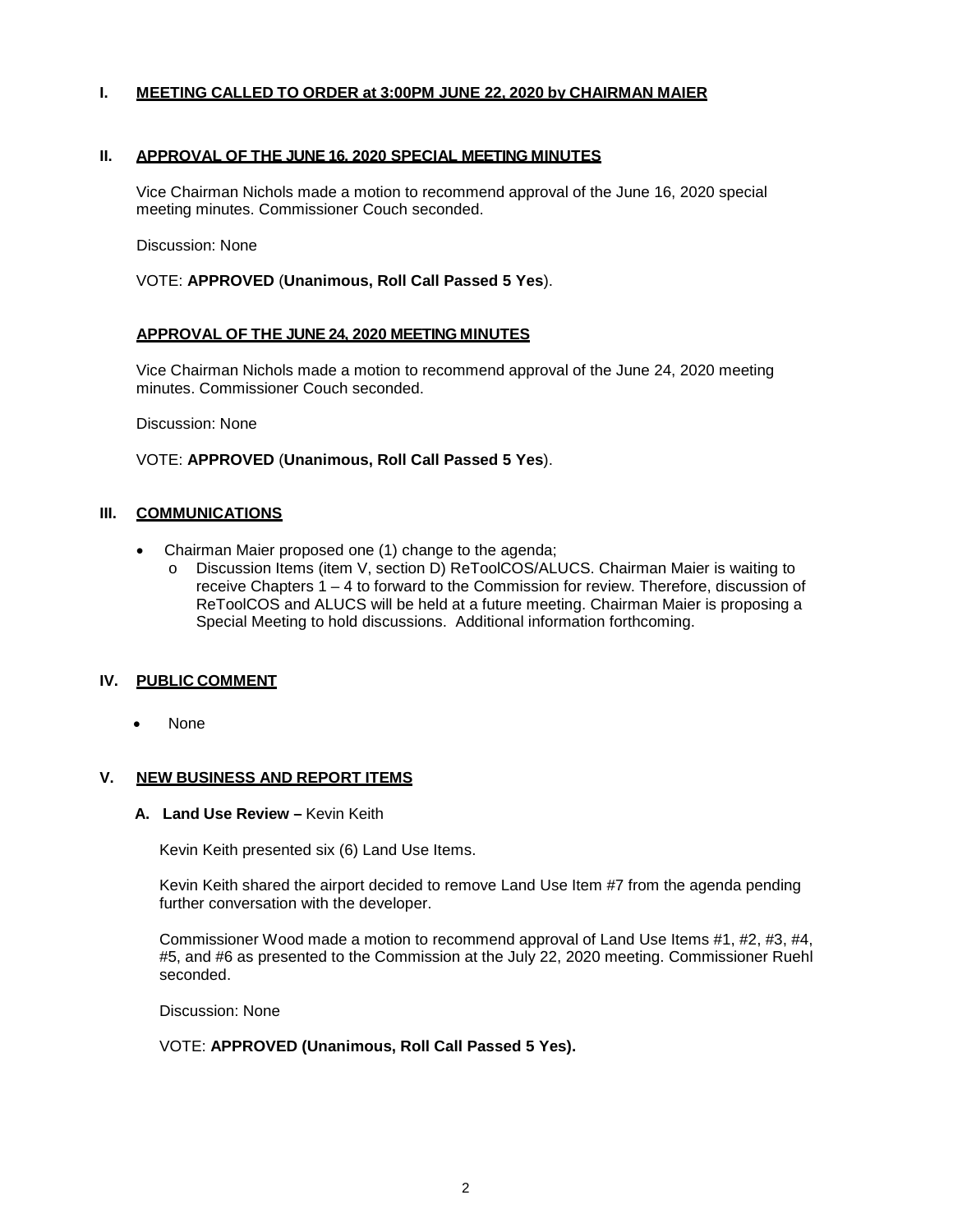# **B. Director's Airport Business Report**

- COS Branding Campaign Aidan Ryan
	- o Aidan Ryan presented our new brand story, **"Fall in love with Colorado's small airport"**. Copies will be submitted to Chairman Maier.
	- o Greg Phillips expressed his appreciation to Aidan Ryan, Dana Schield, and The Narrator Group for their dedication and hard work on the COS Branding Campaign.
- Project Status Report Steven Gaeta
	- o First Floor Rehabilitation is completed.
	- o Bids for the RAC and airline counters modernization contract have been received and are within original budget.
	- $\circ$  Jviation is close to completing the Land Use Compatibility Study and a final draft is expected to be submitted to the airport the end of July 2020.
	- o US Forest Service/Deicing Pad is close to completion.
	- o Replacement of all the escalators is complete.
	- o RAC Parking Lot Rehabilitation crack-filling is complete, IT infrastructure installation and RAC parking lot paving remains, and Avery Asphalt has been directed to stop work until spring 2021.
	- o The airport is waiting on the conformation of the grant from the Federal Aviation Administration (FAA) to move forward on the Rehabilitation of runway 17R/35L.
	- o The Sierra Nevada Corp. taxi lane is partially closed. Full Closure of the taxi lane along with parts of Taxiway A are scheduled to begin July 29, 2020.
	- o COS Airport IT room remodel and server environment installation project will include the provision and installation of a new server environment for the airport along with all of the infrastructure modifications necessary for its proper functionality.
	- o IT Phone Switch project has been pushed back and will be revisited the fourth quarter of 2020.
	- o All the first floor reconstruction is completed. The North and South main elevators are fully operational.
- Traffic Trend Report Greg Phillips
	- o Although numbers continue to increase, they remain significantly lower than this time last year.
	- o In July, numbers through the TSA Checkpoint reached 1,339, compared to 96 individuals on April 18.
	- o Air service is showing an increase of flights scheduled to return in August 2020.
		- o United Airlines has flights to Denver, Houston, and Chicago.
		- o Delta Airlines has added flights to Salt Lake City.
		- o American Airlines has flights to Chicago and six (6) flights a day to Dallas Fort Worth (DFW).
		- o Frontier Airlines has flights to Las Vegas and Phoenix. Frontier flights to Orlando are expected to return in November 2020.
- COS Financial Report Greg Phillips
	- Due to budget cuts the airport has approximately \$300 thousand savings in expenses. Revenues are down \$1M.
	- The airport is anticipating a \$3.9M deficit by the end of 2020.
	- As a result of taking early measures, the airport anticipates to reach a \$2.7M targeted savings in expenses.
	- The airport received approximately \$2.6M reimbursement from the Cares Act Funding.
	- Currently, the airport has 449 days on reserve.
- Airport Business Development Report Dana Jackson
	- o Greg Phillips mentioned the article in the Gazette regarding development in Peak Innovation Park and the expansion of Aerospace.
	- o Discussions of possible new developments throughout the airport continue.
	- $\circ$  Construction of a 20,000 sq. ft. hangar on the west side continues moving forward and is anticipated to be completed in August 2020.